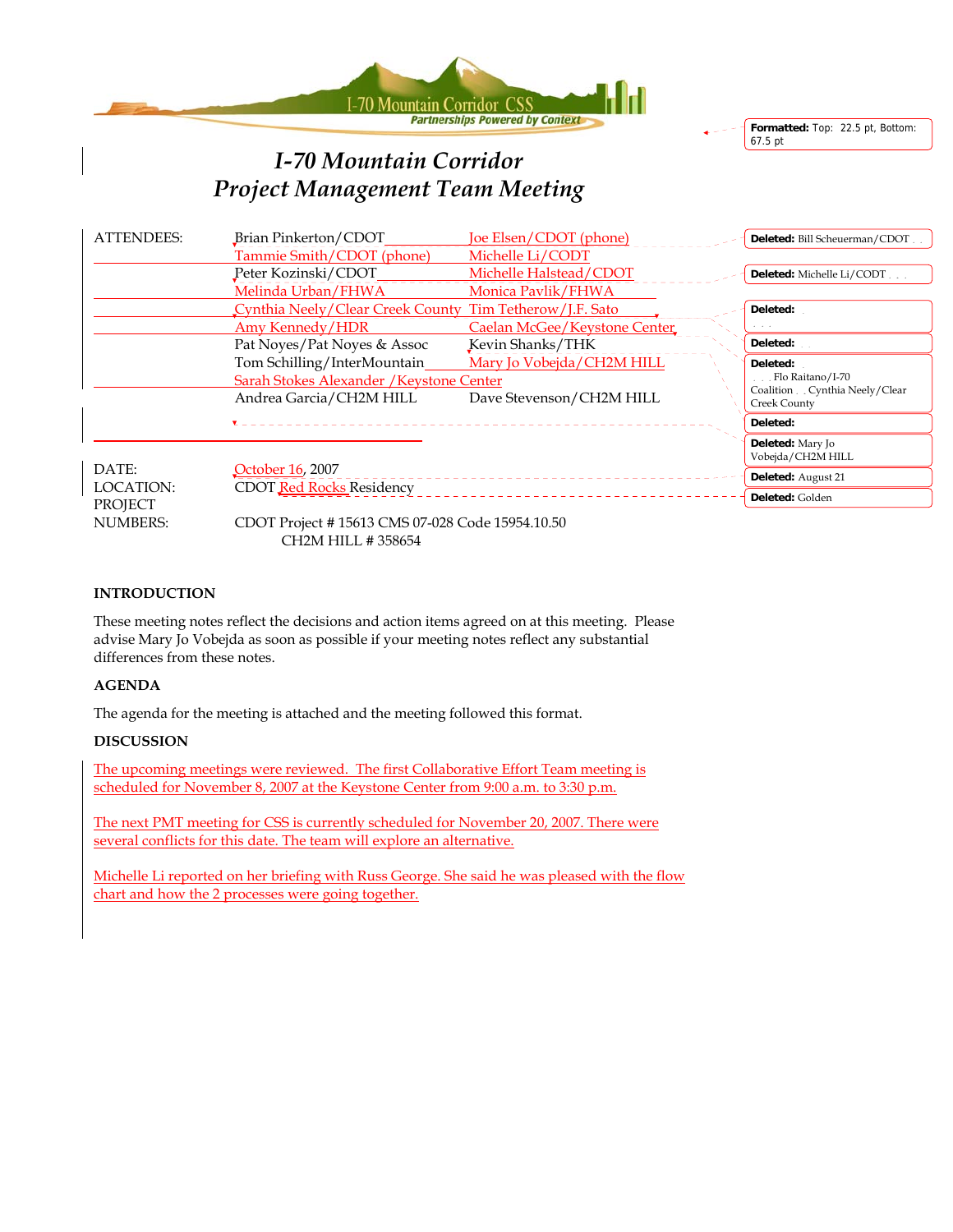I-70 Mountain Corridor CSS

## FLOW CHART REVIEW

The team reviewed the combined flow chart for the Collaborative Effort process and the CSS process. The following comments were made:

When introducing this chart state CDOT's commitment to CSS State these steps are iterative Add text to CE box 3 – Finalize Protocols Change CE box 4 – Identify questions, concerns and information needs for Working Groups Add text to CE box 5 – Draft Criteria for recommended alternative Change text CSS box 3 – Develop topics for Working Groups Move CSS Case Study box up above Guidance Manual Add arrow from CE box 3 to CSS box 3 Delete arrow from CE box 8 to CSS box 6 Change arrow from Guidance Manual to connect to the ROD

All language changes need to carry through all boxes. Go through both processes and show review and finalize when applicable. Be consistent with language between the 2 processes.

The request was made: 'Define each of the processes in 1 sentence.' After discussion, the following were agreed upon as definitions for the Collaborative Effort and for the CSS process.

The Collaborative Effort will develop a consensus around a recommended alternative.

The CSS process will develop a collaborative decision-making process that ensures inclusion of community values and environmental sensitivity in all future projects.

CORRIDOR TEAM WORKSHOP

The Oct. 26<sup>th</sup> workshop currently has about 30 confirmed attendees. The group agreed that a calling campaign was appropriate.

Michelle Halstead requested a list of the invitees. She will begin calling the elected officials. She requested a script with project background information.

The workshop agenda was reviewed. The following comments and changes were made.

Have time after the presentation before the small groups for questions. Be consistent during the Context Statement part of the small group that context is bigger than the road or mobility issues.

NEXT MEETING

The working group will determine if the November 20th PMT meeting is needed and let the group know. The team may reschedule to the following Tuesday, November  $27<sup>th</sup>$ .

## **Formatted:** Superscript **Formatted:** Superscript

# **Formatted:** Body Text

## **Formatted:** Superscript

**Deleted:** Taking direction from last months PMT discussions regarding coordination of the PEIS Collaborative Effort and the CSS processes, a working group has been formed. This working group has representatives from the PEIS team, the Keystone Center, and the CSS team. One benefit the working group has in coordinating the media efforts is that the Intermountain /FKH Corporate Affairs is scoped to handle the media for all 3 efforts. ¶ Further, there will be a Core Team meeting today to inform a larger group of decision makers of the progress and coordination of the efforts. ¶

The Collaborative Effort (CE) interviews are ongoing and expected to be completed mid-September. For the September kick-off workshop to present a coordinated overview of the process steps, the CE process design must be completed. This is expected by end of September. Therefore, the group agreed to postpone the September kick-off workshop until October 26th. ¶

The I-70 Coalition Transit Planning Grant will begin with kick-off meetings in communities to discuss Transit Oriented Development. This will proceed as soon as the consultant is selected. The Transit Planning Grant will most likely use the I-70 Coalition's Technical Team as their leadership team. ¶ The group discussed the CSS

Corridor Team and how that team would interact with the CE team. The CSS team is expected to be large and inclusive. The CE team is planned to have 30 to 40 members. The group thought that the CE team might be a subset of the CSS team. This would give the smaller CE team a feedback group regarding their discussions. ¶ The brochure that is being developed was reviewed and small changes were suggested. The brochure will be changed to be a 4 fold ready for mailing. ¶

The kick-off meeting, now planned for Oct. 26<sup>th</sup> will most likely be  $\frac{1}{11}$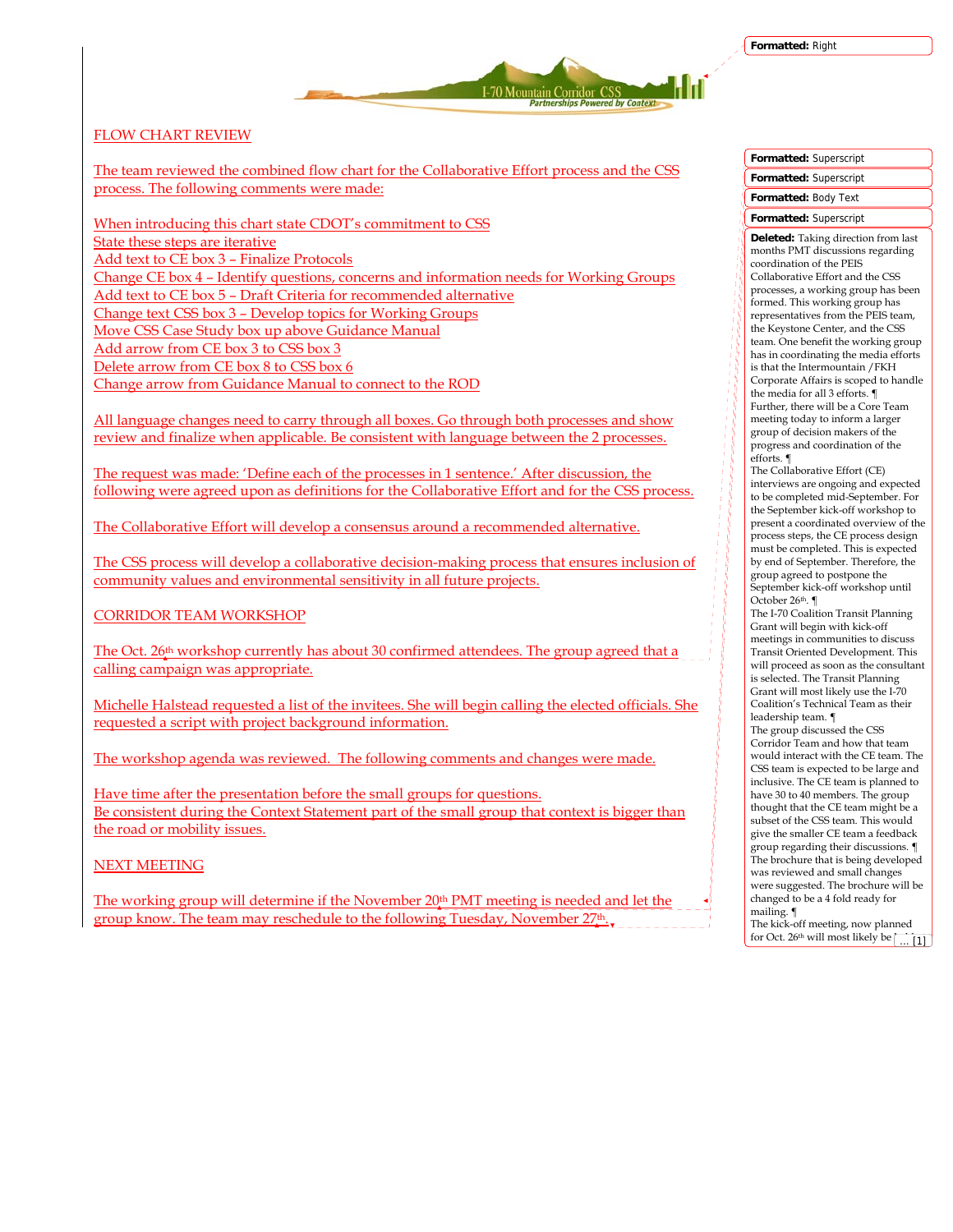**Formatted:** Right



*I-70 CSS Project Management Team Meeting* CDOT Project Number 15613 CMS 07-028 CDOT Code 15954.10.50 CH2M HILL Project Number 358654

# Tuesday October 16, 2007 9:00 a.m. to 11:30 a.m. **AGENDA**

**Deleted:** I-70 CSS¶ Project Management Team Meeting¶ CDOT Project Number 15613 CMS 07-028 CDOT Code 15954.10.50 CH2M HILL Project Number 358654¶ Tuesday August 21, 2007¶ 9:00 a.m. to 11:30 a.m.¶ AGENDA¶ ¶ Schedule for Today's Meetings:¶ Time  $\begin{array}{|c|c|c|}\n\hline\n\text{...} & \text{2}\n\end{array}$ 

**Formatted:** Bullets and Numbering

**Formatted Table**

**1. Schedule for Upcoming Meetings:**

| Date                                   | Time                                   | Location                             | <b>Description/Purpose</b>                 |
|----------------------------------------|----------------------------------------|--------------------------------------|--------------------------------------------|
| October 16, 2007                       | $9:00a - 11:30p$                       | Golden Residency                     | <b>PMT Meetings</b>                        |
| October 26, 2007                       | $9:00a - 3:00p$                        | Keystone<br>Conference Center        | Corridor Team Kick-Off                     |
| November 8, 2007                       | $9:00a - 3:30p$                        | Keystone                             | <b>Collaborative Effort</b><br><b>Team</b> |
| November 12, 2007                      | $5:00 p - 8:00 p$                      | <b>Clear Creek County</b>            | Open House                                 |
| November 14, 2007<br>November 15, 2007 | $5:00 p - 8:00 p$<br>$5:00 p - 8:00 p$ | <b>Summit County</b><br>Eagle County | Open House<br><b>Open House</b>            |
|                                        |                                        |                                      |                                            |
| November 20, 2007                      | 9:00 $a - 11:30 p$                     | Golden Residency                     | <b>PMT Meetings</b>                        |

**2. Coordination of the Collaborative Effort/PEIS and the CSS**

**Formatted:** Bullets and Numbering

Flow Chart

**3. Corridor Team Workshop** 

Status of RSVP

Agenda

Materials  **Formatted:** Font: Comic Sans MS **Formatted:** Normal, Line spacing: 1.5 lines, Numbered + Level: 1 + Numbering Style: 1, 2, 3, … + Start at: 1 + Alignment: Left + Aligned at: 0 pt + Tab after: 36 pt + Indent at: 36 pt **Formatted:** Font: (Default) Comic

Sans MS, Font color: Black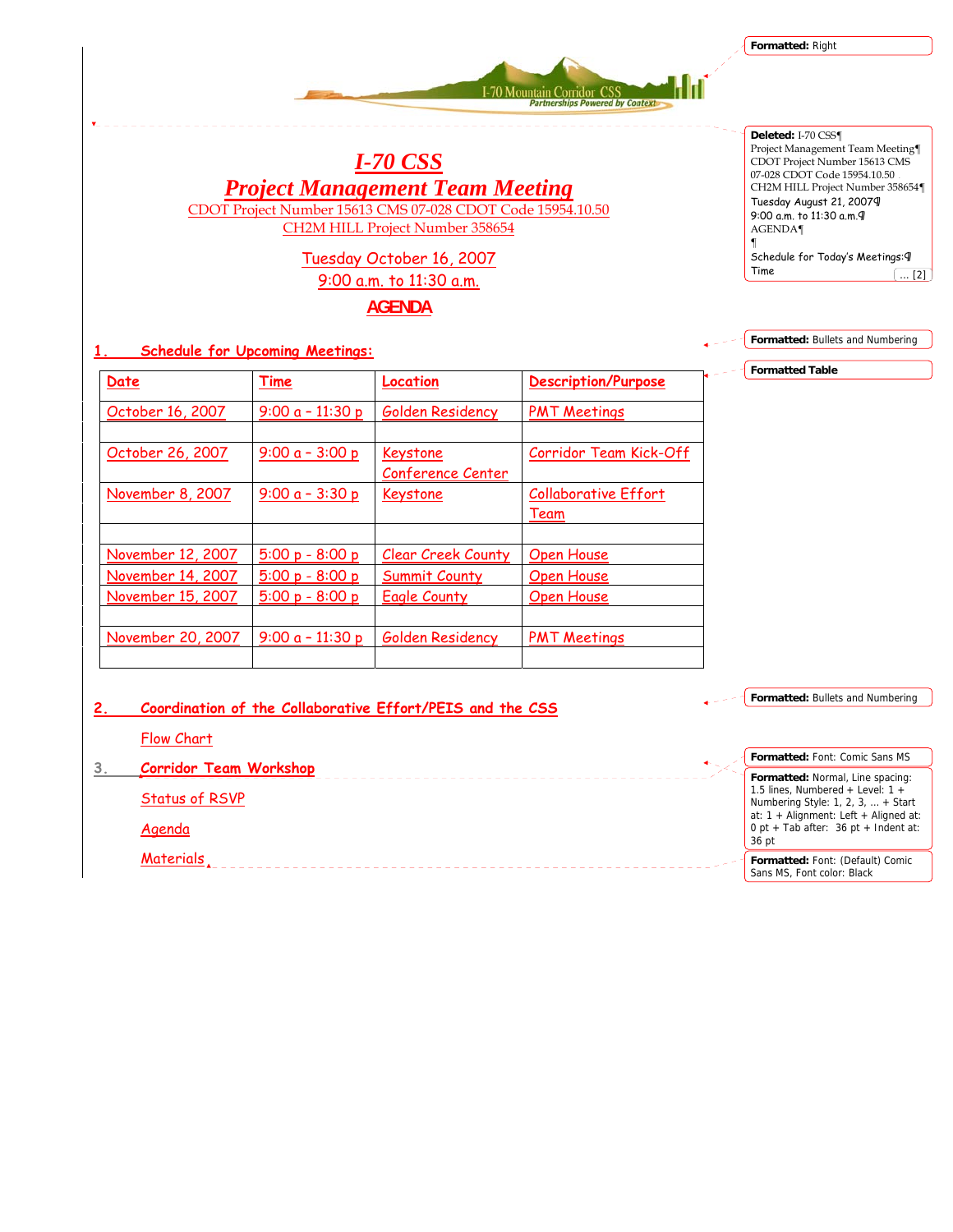**Page 2: [1] Deleted CH2M HILL 10/8/2007 4:31:00 PM** 

Taking direction from last months PMT discussions regarding coordination of the PEIS Collaborative Effort and the CSS processes, a working group has been formed. This working group has representatives from the PEIS team, the Keystone Center, and the CSS team. One benefit the working group has in coordinating the media efforts is that the Intermountain /FKH Corporate Affairs is scoped to handle the media for all 3 efforts.

Further, there will be a Core Team meeting today to inform a larger group of decision makers of the progress and coordination of the efforts.

The Collaborative Effort (CE) interviews are ongoing and expected to be completed mid-September. For the September kick-off workshop to present a coordinated overview of the process steps, the CE process design must be completed. This is expected by end of September. Therefore, the group agreed to postpone the September kick-off workshop until October 26th.

The I-70 Coalition Transit Planning Grant will begin with kick-off meetings in communities to discuss Transit Oriented Development. This will proceed as soon as the consultant is selected. The Transit Planning Grant will most likely use the I-70 Coalition's Technical Team as their leadership team.

The group discussed the CSS Corridor Team and how that team would interact with the CE team. The CSS team is expected to be large and inclusive. The CE team is planned to have 30 to 40 members. The group thought that the CE team might be a subset of the CSS team. This would give the smaller CE team a feedback group regarding their discussions.

The brochure that is being developed was reviewed and small changes were suggested. The brochure will be changed to be a 4 fold ready for mailing.

The kick-off meeting, now planned for Oct. 26th will most likely be held at the Copper Mountain Convention Center. The 3 public open houses are now planned for Nov. 12, 14 and 15. With the second CSS team meeting tentatively planned for Dec. 6th.

A website is being developed that will take users to a cover page that will offer links to the CSS, PEIS, I-70 Coalition, other CDOT projects and other I-70 related websites.

Further an website for use by team members is being developed and will have a calendar of meetings that should help all meeting planners to avoid other corridor team meetings.

The agenda for the kick-off workshop was discussed. It was suggested that with a new date of Oct 26th, weather may be more of an issues and a later start may help more attendees be on time and going later into the afternoon was not seen as a problem. The big change to the agenda was to move all of the information portions to the afternoon and after a brief welcome, go immediately into small group discussions. These changes lead to the Information Fair idea, where the afternoon would offer participants information on the projects and processes, within the corridor, by moving among booths talking to project team members. The suggestion was made that is could be a 'traveling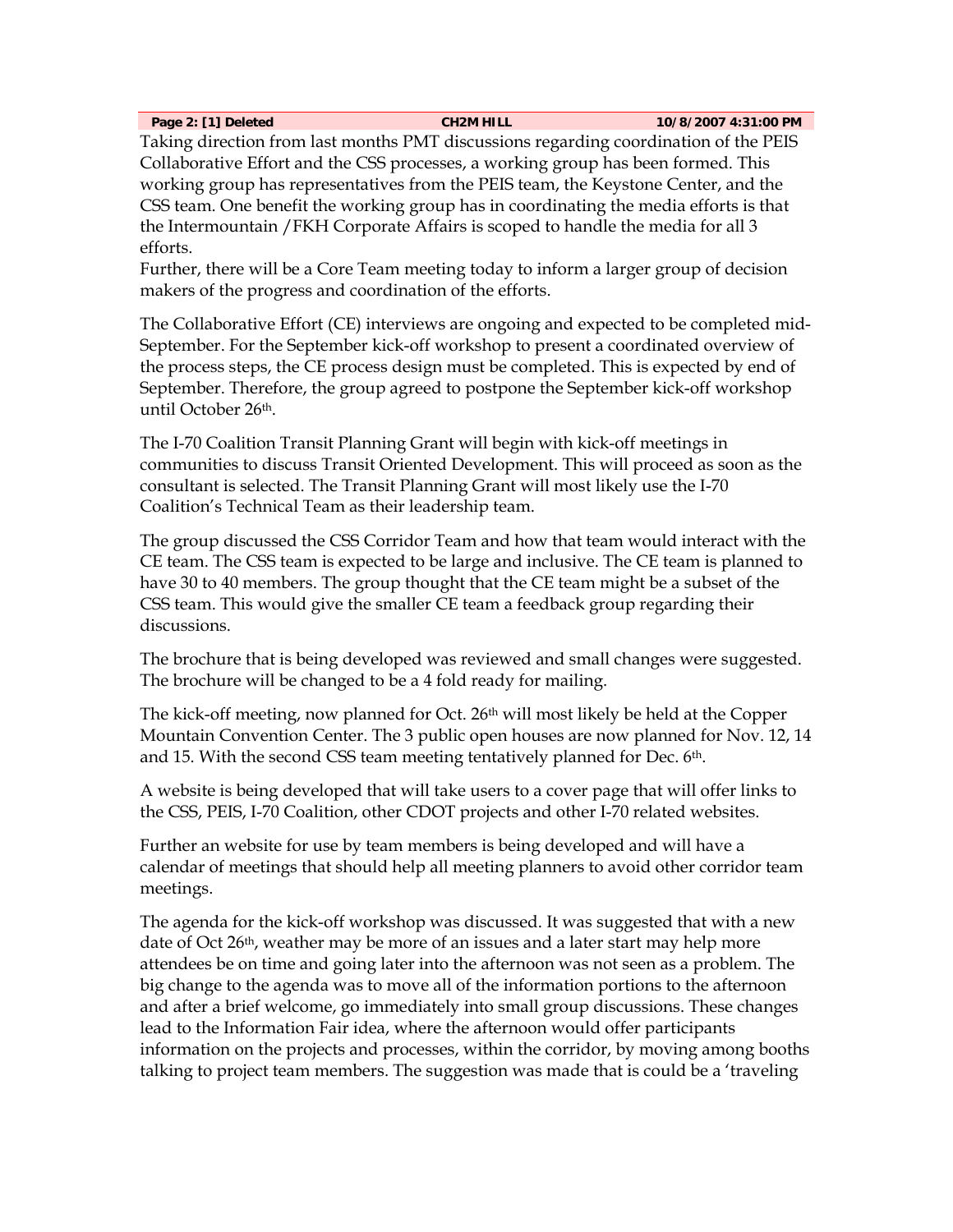fair' moving from community to community for easier access. It was also suggested that the fair could be open for information exchange all during the day.

The outline for the media kit was reviewed. This plan was specifically laid out for the CSS process; however, all of the media will be coordinated among the projects. Messages for each process will be consistent.

Page 3: [2] Deleted **CH2M HILL 10/8/2007 4:31:00 PM** I-70 CSS

Project Management Team Meeting

CDOT Project Number 15613 CMS 07-028 CDOT Code 15954.10.50 CH2M HILL Project Number 358654

Tuesday August 21, 2007

9:00 a.m. to 11:30 a.m.

AGENDA

Schedule for Today's Meetings:

| Time               | Description/Purpose |
|--------------------|---------------------|
| $9:00a - 11:30a$   | <b>CSS PMT</b>      |
|                    |                     |
| $12:00 p - 1:30 p$ | I-70 Core Team      |
|                    |                     |
| $2:00 p - 3:00 p$  | PEIS PMT            |

Schedule for Upcoming Meetings:

| Date                  | Time              | Location            | Description/Purpose      |
|-----------------------|-------------------|---------------------|--------------------------|
| August 21, 2007       | 9:00 $a - 1:30 p$ | Golden<br>Residency | PMT Meetings & Core Team |
|                       |                   |                     |                          |
| September 18,<br>2007 | 9:00 $a - 1:30 p$ | Golden<br>Residency | PMT Meetings & Core Team |
|                       |                   |                     |                          |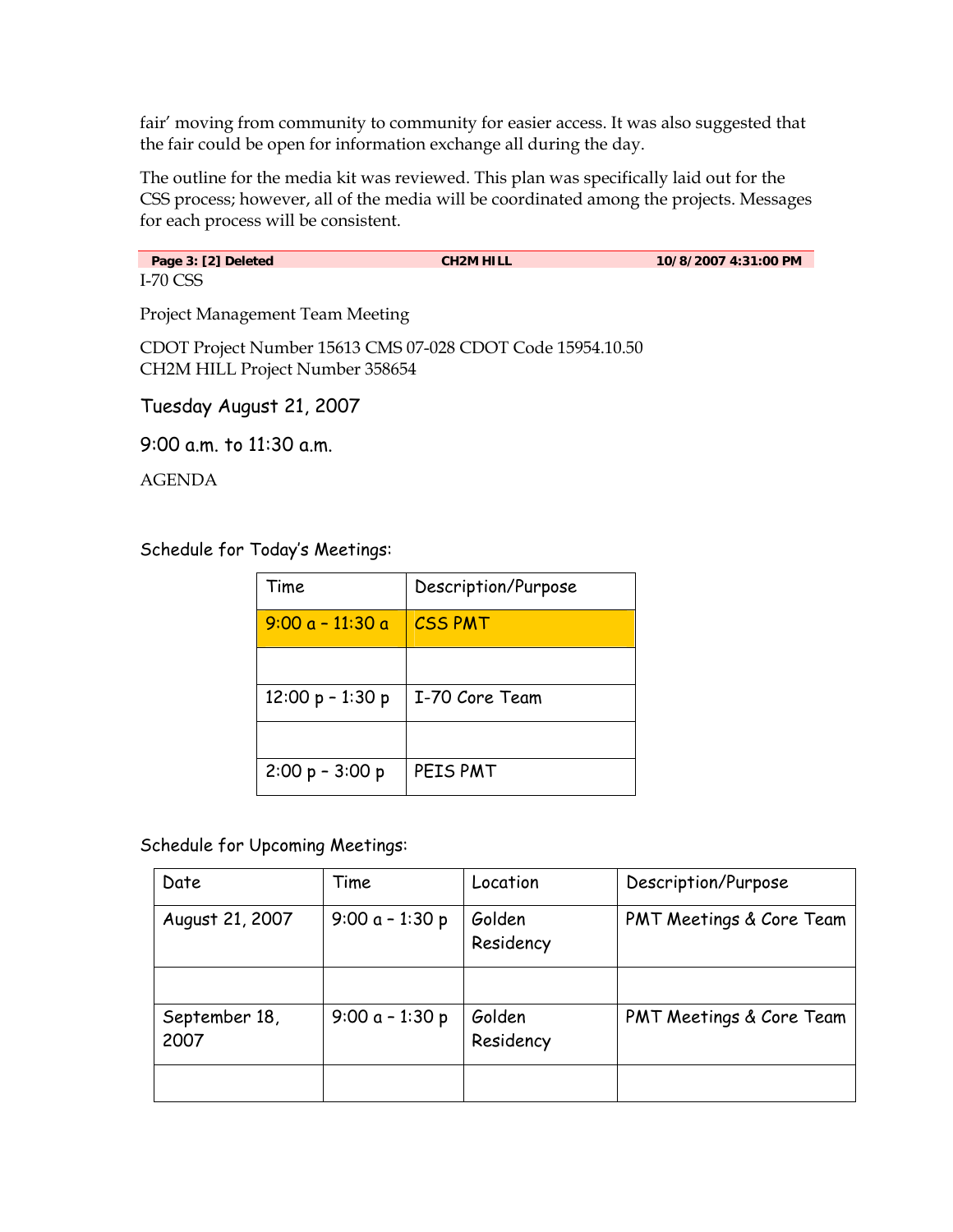| September 28,<br>2007 | $9:00a - 1:30p$   | Summit County                 | Corridor Team Kick-Off   |
|-----------------------|-------------------|-------------------------------|--------------------------|
|                       |                   |                               |                          |
| Oct 15, 17, 18        | $5:00 p - 8:00 p$ | Summit, Eagle,<br>Clear Creek | Public Open Houses       |
|                       |                   |                               |                          |
| October 23, 2007      | $9:00a - 1:30p$   | Golden<br>Residency           | PMT Meetings & Core Team |
|                       |                   |                               |                          |
| October 26, 2007      | $9:00a - 1:30p$   | Summit County                 | Corridor Team Workshop   |

Coordination of the Collaborative Effort/PEIS, the TPS, and the CSS Benefits

Working Group and Core Team Meeting

Media Plan Efforts for September Workshop Press Releases/Media Kit Brochure Mailing Elected Officials Outreach Plan

Kick-Off Meeting Agenda Attendees – Roles and Responsibilities

Public Open Houses Dates and locations

| <b>Dates</b>                                            |                                                                        |  |
|---------------------------------------------------------|------------------------------------------------------------------------|--|
| August 21st                                             | Website up and ready<br>Mailing of marketing piece<br>Media kit on CSS |  |
| August 20/21st<br>Keystone to do some<br>media contacts |                                                                        |  |
| Sept 14th<br>28th Kick-off                              | Logistics mailing to Sept.                                             |  |
| Sept. 17th                                              | <b>CSS Media Tour</b><br><b>Elected Officials Outreach</b>             |  |
| Sept. 28th                                              | Kickoff Meeting                                                        |  |
| Oct. $1^{\rm st}$<br>Houses                             | Press release re: Public Open                                          |  |